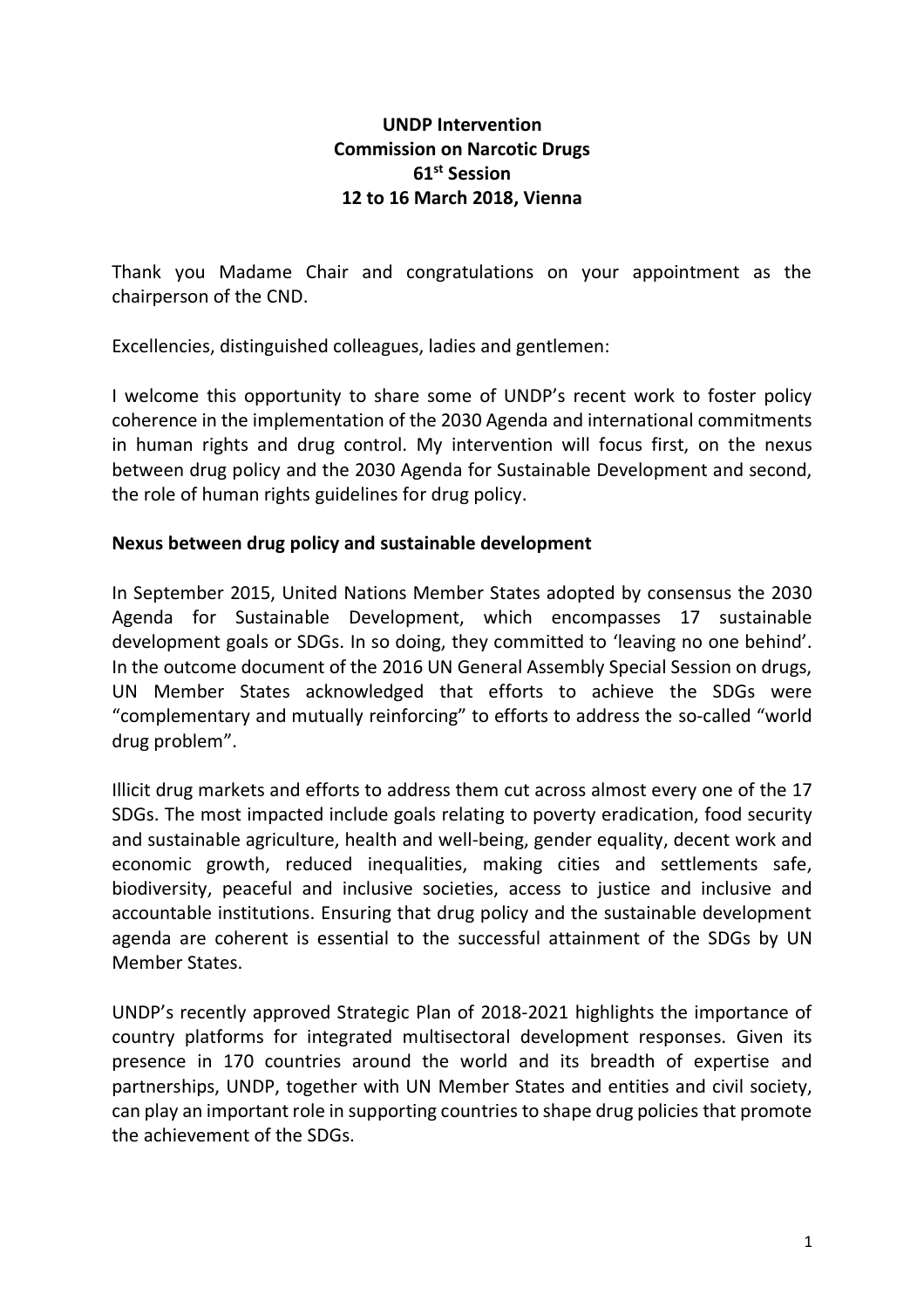In June 2015, UNDP released a discussion paper elaborating further on these and other development dimensions of drug policy.<sup>1</sup> A second paper, released in April 2016, described innovative alternatives to current drug policies that can be used to meet the SDGs. 2

## **The case for human rights guidelines**

 $\overline{a}$ 

For more than two decades, UN Member States have affirmed their commitment to ensure that drug control efforts be conducted in full conformity with the aims and principles of the Charter of the United Nations and the Universal Declaration of Human Rights. In this context, UNDP welcomes the International Narcotics Control Board's recent call to all States to implement international drug control conventions in accordance with their commitments to human rights treaties and the rule of law.

Despite these commitments, there is little clear, comprehensive assessment of what it means to apply human rights to drug control policy. As a result, UN Member States, UN entities and civil society often struggle to meaningfully incorporate human rights into national policymaking or to systematically engage human rights issues in international fora.

International guidelines on human rights and drug control would help provide guidance on how to systematically integrate a human rights framework into international drug control. They would strengthen accountability, assist with implementation at the national level and further implementation of the global development agenda.

In adopting the 2030 Agenda, governments committed to "pursuing policy coherence and an enabling environment for sustainable development at all levels and by all actors." To this end, UNDP has supported the UN Secretary-General's initiatives to strengthen system-wide actions to support implementation of the 2016 UNGASS on drugs' recommendations on health, human rights and sustainable development.

As part of these efforts, UNDP, with the generous support of the German, Swiss and Colombian governments, has partnered with the University of Essex, the Canadian HIV/AIDS Legal Network and Harm Reduction International and UN partners to develop international guidelines on human rights and drug control. The process of

<sup>1</sup> UNDP, 2015, "Addressing the Development Dimensions of Drug Policy," [http://www.undp.org/content/dam/undp/library/HIV-AIDS/Discussion-Paper--Addressing-the-Development-Dimensions](http://www.undp.org/content/dam/undp/library/HIV-AIDS/Discussion-Paper--Addressing-the-Development-Dimensions-of-Drug-Policy.pdf)[of-Drug-Policy.pdf](http://www.undp.org/content/dam/undp/library/HIV-AIDS/Discussion-Paper--Addressing-the-Development-Dimensions-of-Drug-Policy.pdf)

<sup>&</sup>lt;sup>2</sup> UNDP, 2016, "Reflections on Drug Policy and its Impact on Human Development: Innovative Approaches," [http://www.undp.org/content/undp/en/home/librarypage/hiv-aids/reflections-on-drug-policy-and-its-impact-on-human](http://www.undp.org/content/undp/en/home/librarypage/hiv-aids/reflections-on-drug-policy-and-its-impact-on-human-development--.html)[development--.html](http://www.undp.org/content/undp/en/home/librarypage/hiv-aids/reflections-on-drug-policy-and-its-impact-on-human-development--.html)